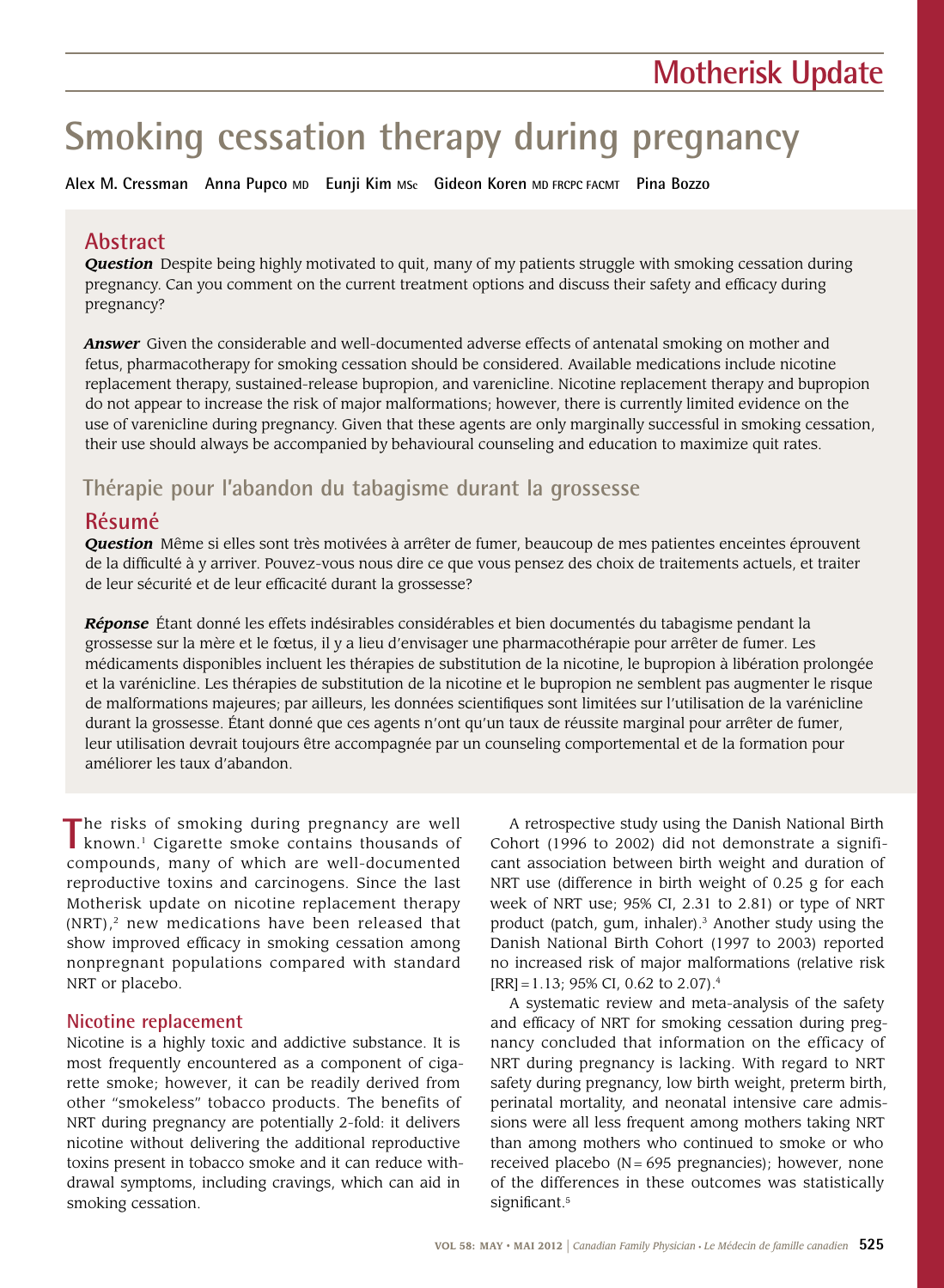## **Motherisk Update**

In 2 reviews of NRT use during pregnancy, authors concluded that pregnant women smoking fewer than 5 cigarettes per day should use behavioural support and not NRT, but that those with moderate to high levels of addiction could use NRT under medical supervision.<sup>6,7</sup>

According to the 2011 guidelines from the Society of Obstetricians and Gynaecologists of Canada, controlled trials have shown that NRT might reduce the number of cigarettes smoked but they have not demonstrated that NRT increases rates of smoking cessation during pregnancy.8 Adding NRT to cognitive behavioural therapy results in higher quit rates during pregnancy, and the Society of Obstetricians and Gynaecologists of Canada suggests offering NRT if counseling alone fails and after an informed discussion of the benefits and risks of therapy. The lowest effective dose of NRT should be used. If a patch is used, the patient should consider removing it at night. Nicotine replacement should be discontinued if the woman continues to smoke at the same rate.<sup>8</sup>

#### **Bupropion**

Bupropion is an aminoketone antidepressant. It is commonly used in a sustained-release formulation as a smoking cessation aid. Evaluation of bupropion efficacy as a smoking cessation aid in pregnancy is limited; however, in a prospective, controlled observational study, pregnant smokers receiving bupropion had a higher quit rate (45%) compared with controls (14%) who did not receive any medications.<sup>9</sup>

Motherisk reported on 136 outcomes of pregnancies exposed to bupropion (either for smoking cessation [n=37] or depression) during the first trimester of pregnancy. There were no major malformations reported. The rate of spontaneous abortion in the bupropion group was higher than in the group of women taking nonteratogenic medications (14.7% vs 4.5%, *P*=.009), but not different from the rate among women taking other antidepressants (12.3%).<sup>10</sup>

A study of 1213 infants born to mothers exposed to bupropion in the first trimester of pregnancy showed no increased prevalence of malformations compared with babies exposed to other antidepressants in the first trimester (adjusted odds ratio 0.95; 95% CI, 0.62 to  $1.45$ ).<sup>11</sup> Further, analysis of data from the manufacturer's pregnancy registry, which reported on prospectively enrolled pregnancies with 1005 outcomes, observed no increased rate of major malformations compared with the general population.<sup>12</sup>

Bupropion use during pregnancy does not appear to be associated with increased risk of major congenital malformations. Small increases in risk of spontaneous abortion in women taking antidepressants have been observed, but the contribution of potentially mismanaged underlying depression cannot be ruled out. There is no evidence suggesting that bupropion is associated with a higher risk of spontaneous abortion than other

antidepressants are. There are no adequate studies on rates of spontaneous abortion among pregnant women taking bupropion for smoking cessation.

#### **Varenicline**

Varenicline is a partial agonist of the  $\alpha_{\beta}$ , nicotinic acetylcholine receptor, the receptor believed to be responsible for the dependence-producing properties of nicotine.<sup>13</sup> As a partial agonist, varenicline offers the therapeutic benefit of relieving negative symptoms of nicotine withdrawal and cigarette craving, while simultaneously blocking the reinforcing effects of continued nicotine use.14 In a recent meta-analysis of all randomized clinical trials of varenicline in nonpregnant populations, varenicline was shown to significantly increase abstinence rates at 6 months or longer compared with bupropion (RR=1.52; 95% CI, 1.22 to 1.88), NRT (RR=1.13; 95% CI, 0.94 to 1.35), and placebo (RR=2.31; 95% CI, 2.01 to 2.66).15

Despite an effective smoking-cessation profile in nonpregnant populations, limited data are available regarding the use of varenicline during pregnancy. Preclinical animal studies have reported no increased risk of congenital anomalies at maternal doses greater than 36 times the human dose.16 To address the lack of human data, an observational phase 4 clinical trial is currently under way to assess the safety of varenicline during pregnancy and to determine the risks of major malformations and other undesirable pregnancy outcomes.17 Until these results are released, it is only advisable to use this product as a smoking cessation aid during pregnancy when the benefits of treatment substantially outweigh any undue risk (eg, in heavy smokers with failed quit attempts or who have not responded to other smoking cessation aids).

#### **Conclusion**

Behavioural therapy and patient education should be recommended as first-line therapy for smoking cessation. In the event that patients fail to stop smoking or do not respond to behavioural therapy, NRT or bupropion can be offered after an informed discussion of the benefits and risks of therapy. V

#### **Competing interests**

#### None declared

#### **References**

- 1. Andres RL, Day MC. Perinatal complications associated with maternal tobacco use. *Semin Neonatol* 2000;5(3):231-41.
- 2. Koren G. Nicotine replacement therapy during pregnancy. *Can Fam Physician* 2001;47:1971-2.
- 3. Lassen TH, Madsen M, Skovgaard LT, Strandberg-Larsen K, Olsen J, Andersen AM. Maternal use of nicotine replacement therapy during pregnancy and offspring birthweight: a study within the Danish National Birth Cohort. *Paediatr Perinat Epidemiol* 2010;24(3):272-81.
- 4. Morales-Suárez-Varela MM, Bille C, Christensen K, Olsen J. Smoking habits, nicotine use, and congenital malformations. *Obstet Gynecol* 2006;107(1):51-7.
- 5. Coleman T, Chamberlain C, Cooper S, Leonardi-Bee J. Efficacy and safety of nicotine replacement therapy for smoking cessation in pregnancy: systematic review and meta-analysis. *Addiction* 2011;106(1):52-61. Epub 2010 Nov 4.
- 6. Forinash AB, Pitlick JM, Clark K, Alstat V. Nicotine replacement therapy effect on pregnancy outcomes. *Ann Pharmacother* 2010;44(11):1817-21. Epub 2010 Oct 23.
- 7. Osadchy A, Kazmin A, Koren G. Nicotine replacement therapy during pregnancy: recommended or not recommended? *J Obstet Gynaecol Can* 2009;31(8):744-7.